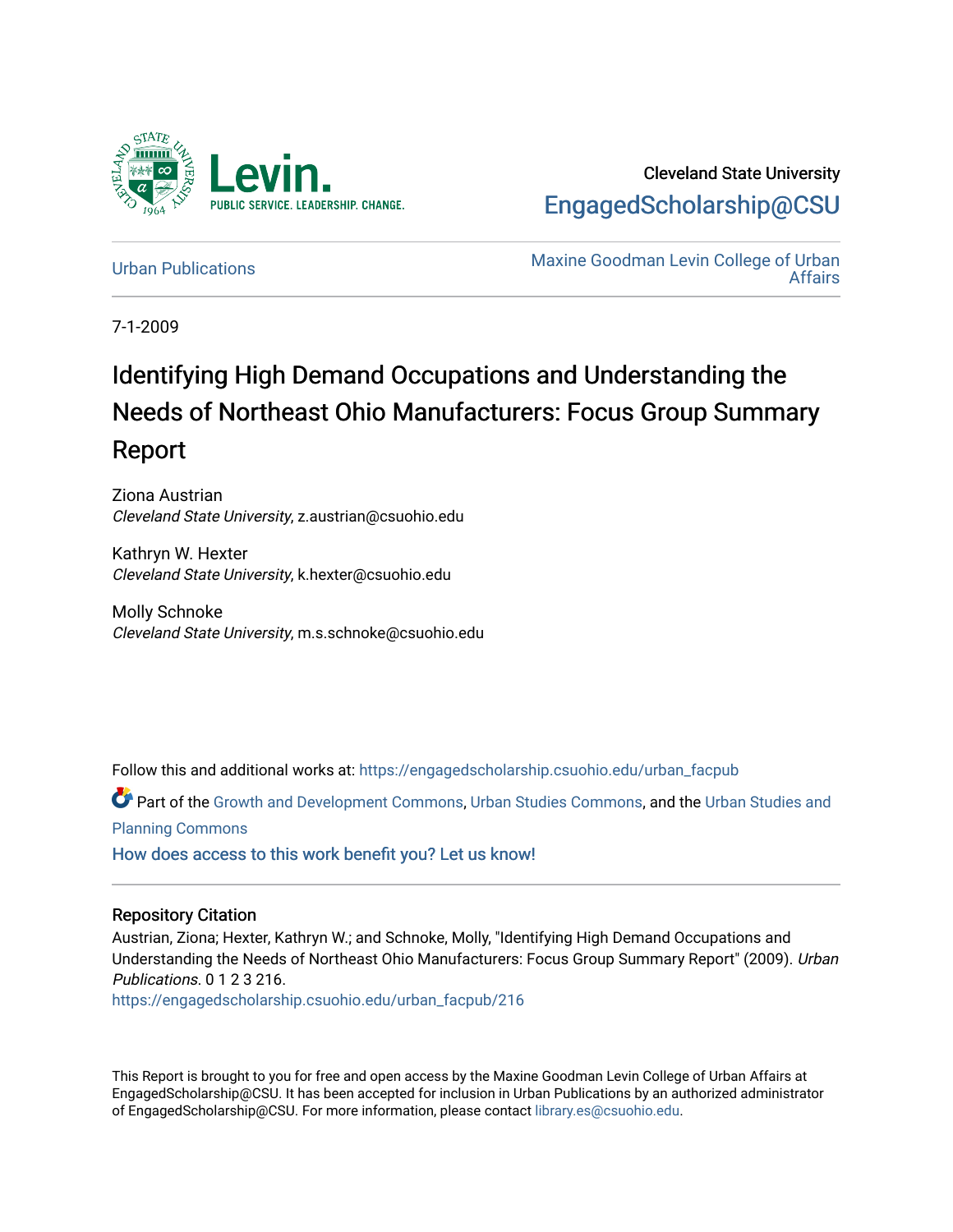

## Prepared for: **Cuyahoga Community College and The Ohio Skills Bank**

Prepared by: Ziona Austrian, Ph.D., Director Center for Economic Development Maxine Goodman Levin College of Urban Affairs

Kathryn W. Hexter, Director Center for Civic Education, Maxine Goodman Levin College of Urban Affairs

Molly Schnoke, Project Coordinator Center for Civic Education Maxine Goodman Levin College of Urban Affairs

**Identifying High Demand Occupations and Understanding the Needs of Northeast Ohio Manufacturers** 

Focus Group **Summary** Report

July 2009

2121 Euclid Avenue Cleveland, Ohio 44115 http://urban.csuohio.edu

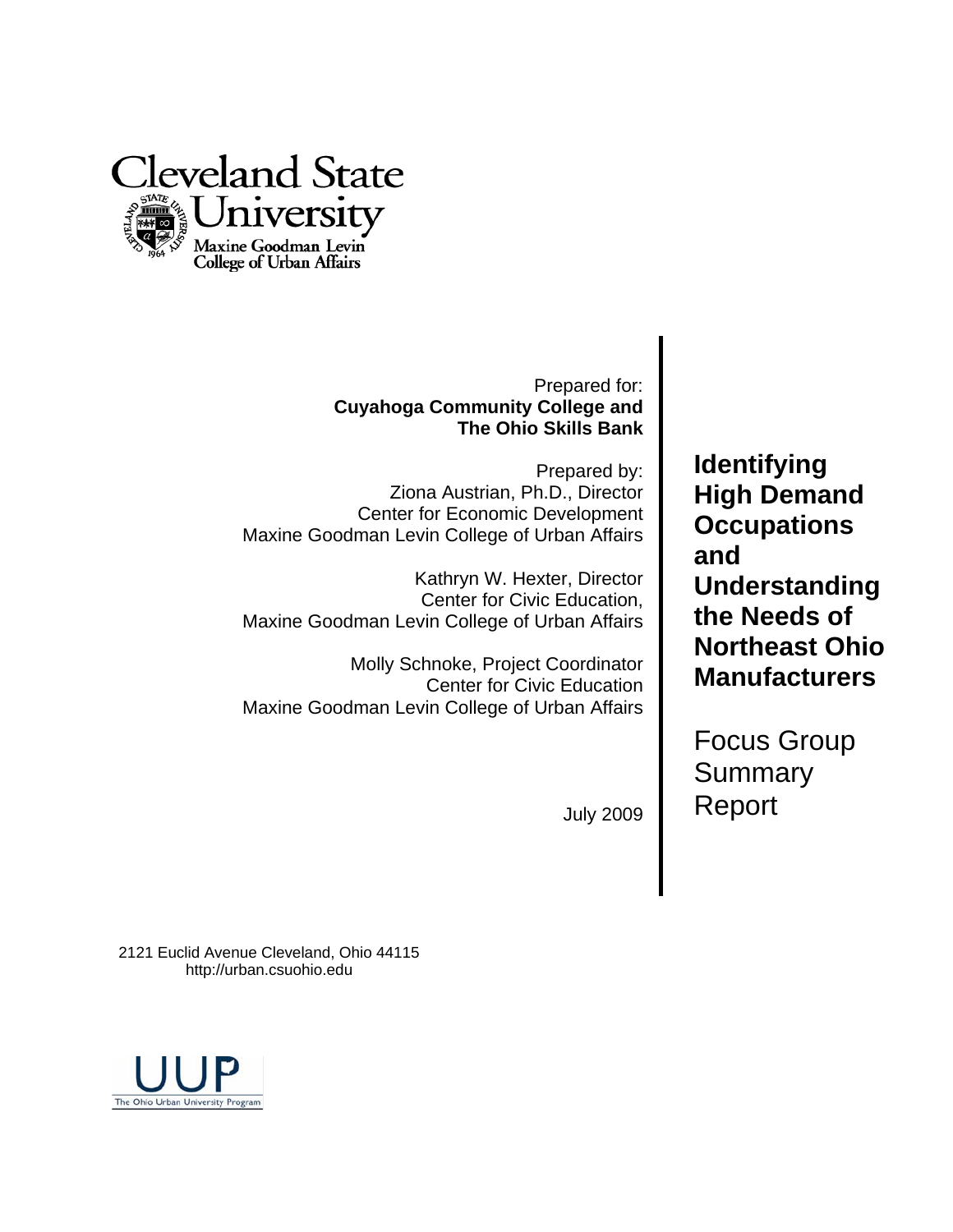*"We need to re-career people who are underemployed"* 

June 23, 2009

# **Introduction**

While the current economic climate is challenging, it provides an opportunity to assess critical workforce and talent issues facing the manufacturing community.

In March 2009, Dr. Joel Elvery of Cleveland State University's Maxine Goodman Levin College of Urban Affairs released the *Employment and Wage Trends of Manufacturing Occupations in the Cleveland-Elyria PMSA* analysis. The analysis identified occupations that appear to be "pain-points" for employers - or open positions that are hard to fill and thus, in high demand.

Regions around the state, under the auspices of the Ohio Skills Bank, are looking at how they are preparing to fill occupational shortages that are bound to impact business success as the economy improves. The Ohio Skills Bank (OSB), a key component of Governor Strickland's *Turnaround Ohio* plan, is an initiative to invest in regional strategies that integrate workforce and economic development activities.

To better understand the specific manufacturing occupations of concern and employment and training needs of Region 8 manufacturers we conducted two focus groups during the week of June 22, 2009.

The findings from these focus groups are part of a larger effort by the Ohio Skills Bank to serve the needs of local manufacturers and strengthen the relationship between area employers and education & training programs to prepare individuals for careers pathways in manufacturing.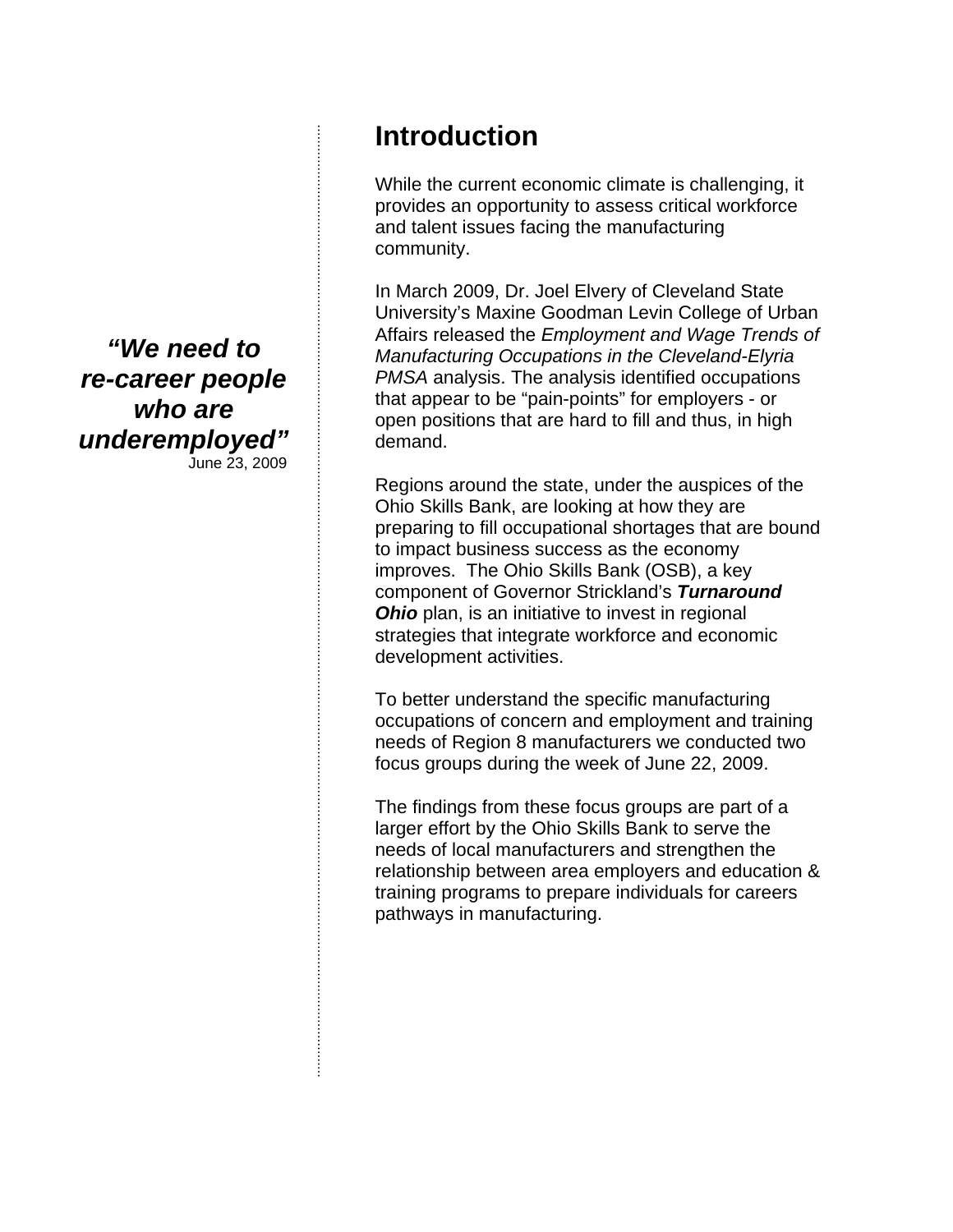*"Empowerment is based on the ability to be empowered"*  June 23, 2009

**Methodology** 

On June 23 and June 25, 2009, two focus groups with manufacturing companies were conducted in downtown Cleveland and one in Lake County. Questions were asked about specific manufacturing occupations of concern at participants' companies, aligning education and training programs to better suit company needs, and workforce recruiting and retention issues. Participants were also asked about their interest in on-going opportunities to engage with the Ohio Skills Bank.

To gain feedback from a diverse group of Northeast Ohio manufacturers, Cuyahoga Community College, in partnership with the Manufacturing Advocacy & Growth Network (MAGNET) invited representatives from local manufacturing companies to participate in one of 2, two hour focus group sessions. The participating companies included:

Precision Metalforming Education Foundation Education Foundation Global Technical Recruiters The Horsburgh & Scott Co. Polymer Concepts, Inc. Ford Motor Company - Cleveland Engine Plant 1 Melin Tool Company Fredon Corporation Lincoln Electric Fischer Special Tooling Trust Technologies Trust - Miltronics

Participants from the companies included company presidents, human resource managers, recruiters, a representative from the autoworkers union, and personnel consultants.

In addition to the focus group participants, a group of local experts were present at each session as observers. These individuals included representatives from Lakeland Community College, Cuyahoga Community College, Cleveland State University, MAGNET, Greater Cleveland Partnership and Team NEO.

A list of focus group participants, the high demand occupation list from *Employment and Wage Trends of Manufacturing Occupations in the Cleveland-Elyria PMSA analysis* and a copy of the invitation letter can be found in the appendix.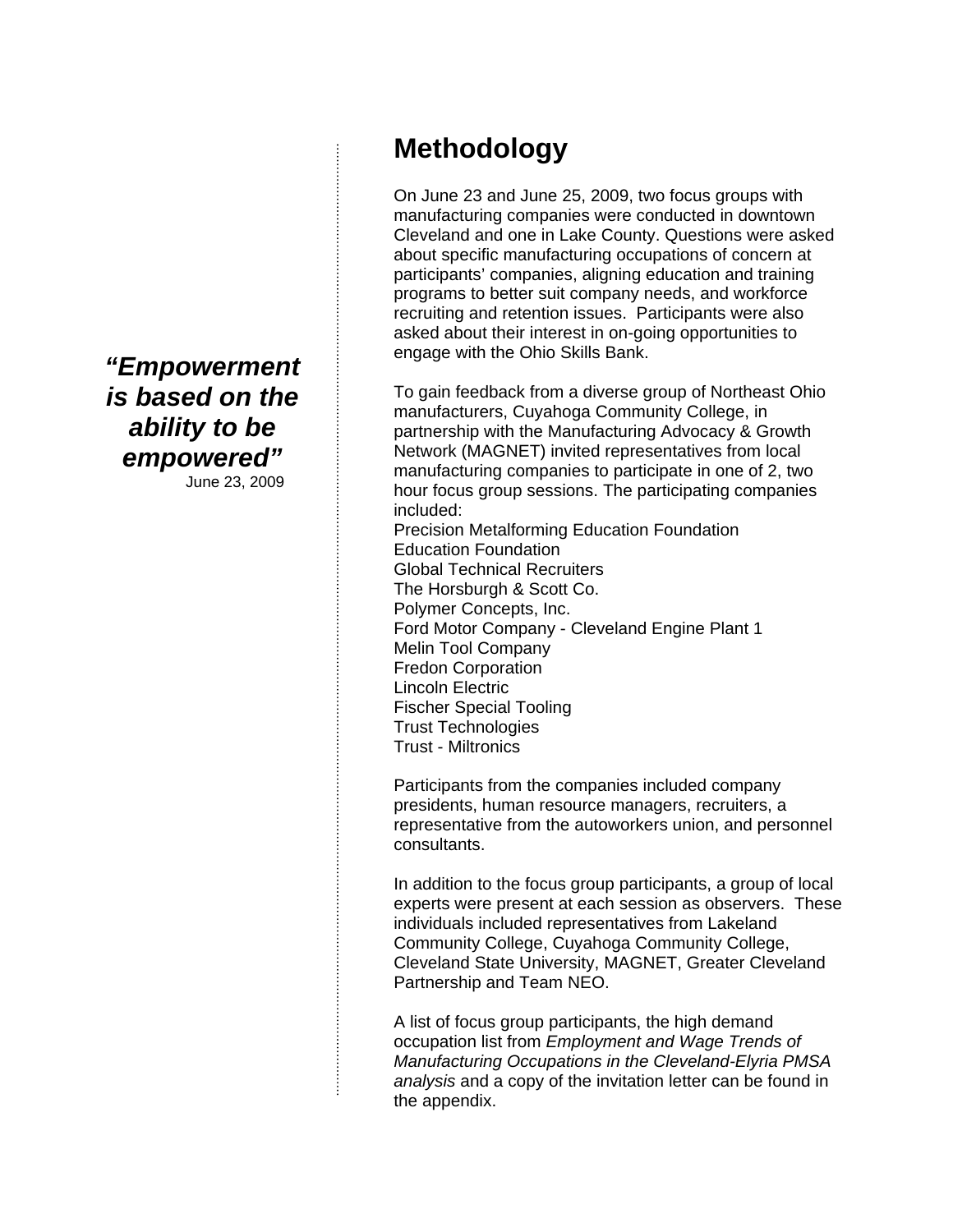*"Employees need multiple skill sets"*  June 25, 2009

# *"Employers want workers with experience"*

June 23, 2009

*"Employees need skills that are specific to the company"*  June 25, 2009

# **Identifying High Demand Occupations**

Employers in the first focus group were in overall agreement with the high demand occupations list (see list). However, they recommended a reordering of the occupations listed and also suggested that one or two of the occupations that the research showed were in the lower (less demand) category were actually in higher demand. These included Machinists and Computer Controlled Machine Tool Operators.

Employers in both sessions indicated that some of the occupations listed in the lower quadrants should be moved to the higher demand category of employment and wage growth such as Computer-Controlled Machine Tool Operators. This is displayed in the participant ranking/vote of the high demand occupations

By contrast, employers in the second focus group felt that the titles of the occupations listed were not helpful in describing the actual jobs and suggested their own categories.

When employers discussed high demand occupations, they very much tied the occupations to the skills that they needed from their employees and not just the job title or occupation listed. This was true across both focus groups.

These occupations are in such high demand categories that the companies are retaining employees even in the current economic times so that when a recovery happens, the company will have the skilled employees that it needs.

Employers indicated that they have seen an increase in wages for machinists, because of limited supply – not enough good/skilled machinists. They identified machinists as being the broadest occupational category in a career path of similar skills with Computer-Controlled Machine Tool Operators.

Participants in the second focus group session felt that the following occupations should be added to the occupations in demand list:

- Electrical engineers
- Chemical engineers
- Maintenance technician
- Pharmaceutical manufacturing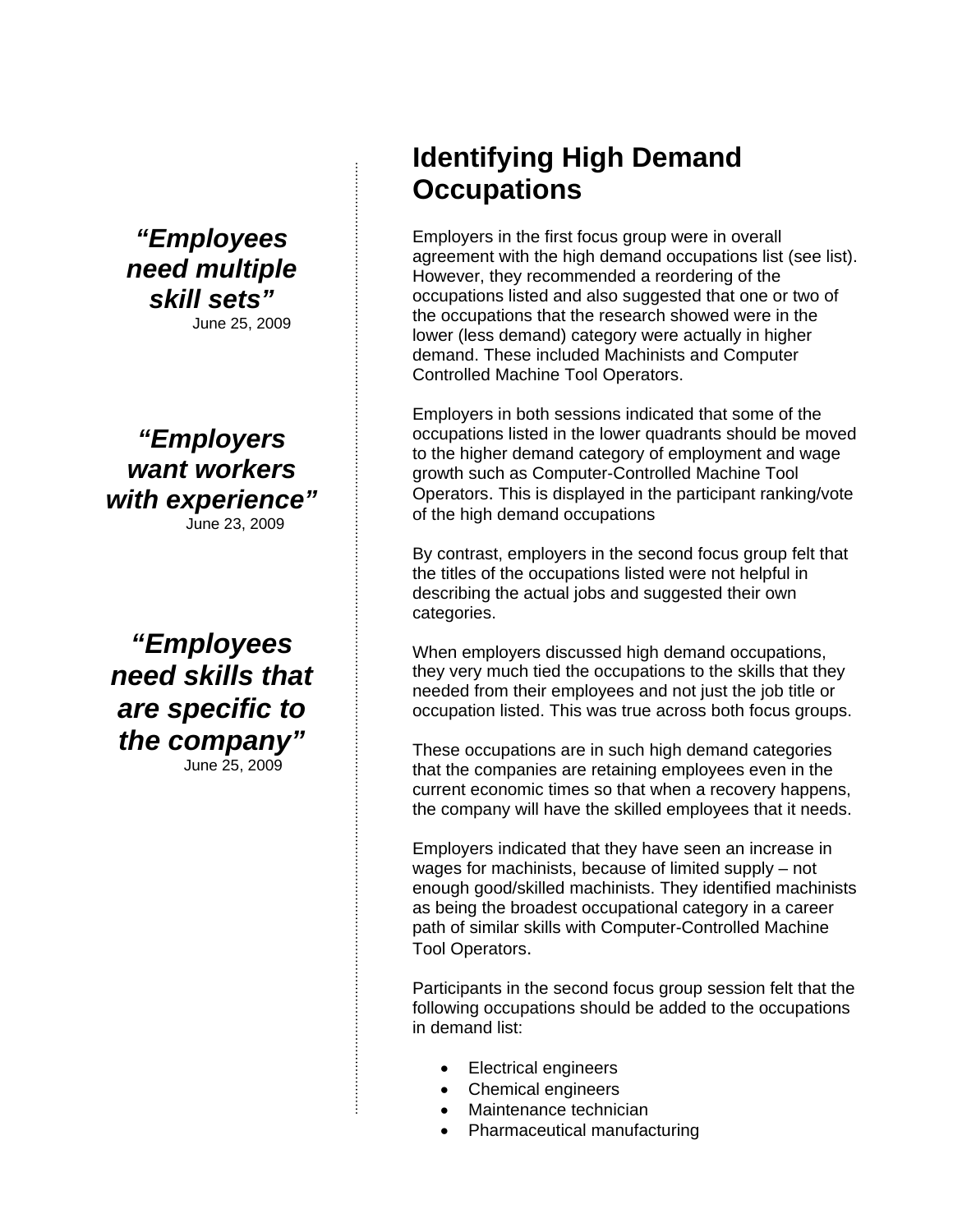# **Skills:**

Participants discussed the skills they would like potential employees to either possess or have had exposure to before being hired at their company. Below is the list of skills generated by both focus groups.

- Flexibility
- Be able to do-it-all
- Soft skills
- Employability skills
- Comfort in working with math/numbers
- Discipline to be regulated
- Critical thinking skills
- Self-efficacy
- Problem solving
- Desire
- Machine set-up
- Machine operating
- Programming
- Skilled machinist
- Six sigma black belts
- Skilled metal workers
- Mechanical skills

*One employer suggested that a new category of occupations in the manufacturing sector should be added: Manufacturing Technologist* 

# **Prioritizing High Demand Occupations**

Using the list of high demand occupations identified in the *Employment and Wage Trends of Manufacturing Occupations in the Cleveland-Elyria PMSA* analysis, employers were asked to indicate which occupations they felt were in the highest demand. Each participant was given three "votes" to prioritize occupations in high demand.

Participants identified the following occupations as being in highest demand for their industries.

- Machinists (13)
- Computer-Controlled Machine Tool Operator, Metal and Plastic (9)
- Numerical Tool and Process Control (7)
- Industrial Machinery Mechanics (2)
- Machine Repair (1)
- Electrician (1)
- Maintenance technician (1)
- Mechanical Engineering Technicians (1)
- Welders (1)

#### **Additional Employer Comments:**

- What skills are teachable?
- Employers want workers with hard skills PLUS the plus includes intangible skills, including the ability to learn new things, inquisitive nature and being cooperative. They questioned whether you can get these skills by going to school.
- Employers felt that there was a need to transfer the knowledge from older employees to new or younger workers.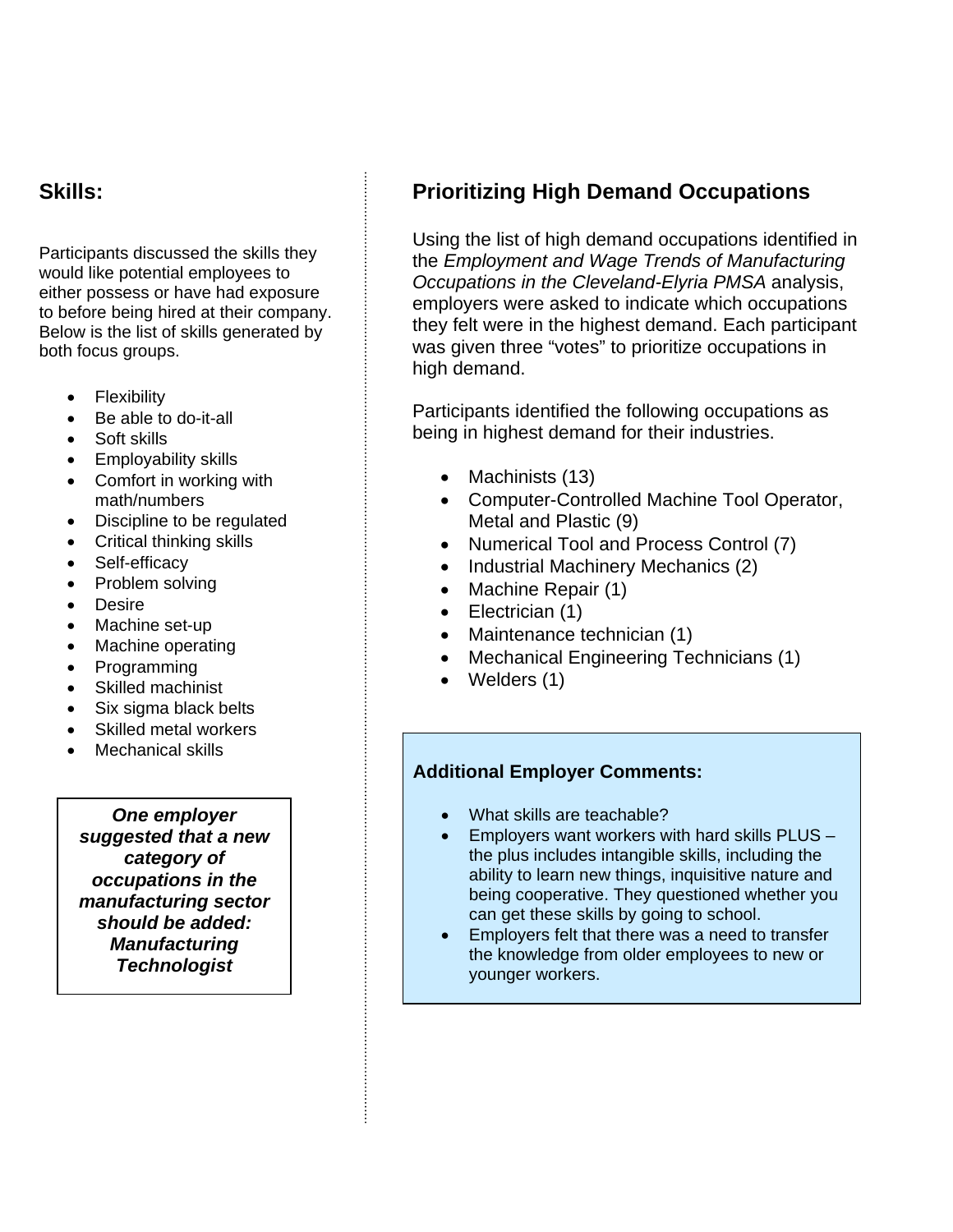*"Manufacturing is not glamorous"*  June 23, 2009

*"Sometimes we need to get creative about where we recruit from"* 

June 25, 2009

#### **Where do you get new employees from?**

- Max Hayes High **School**
- Polaris Career Center
- Cuyahoga Community **College**

- Auburn Career Center
- Other vocational education programs

# **Recruitment**

Employers from both focus groups indicated that they use trusted sources to find new employees. These include getting new employees from the competition or new employees that come with a reference or recommendation (personal referrals).

Because new employees are difficult to get, often times this means that employers need to grow their own workforce by starting a new employee at an entry-level position in secondary operations or in places such as the shipping department. They will then test and observe the individual to see if it is someone they can train with the goal of eventually moving them to the plant floor. This tactic was discussed by employers at both focus groups.

Employers indicated that they want workers that not only come with the skills taught to them in an educational/training program, but they want them to have work experience as well. Participants in both focus groups said that such people are particularly difficult to find.

Employers are familiar with many of the training programs. Yet they feel that they often need to get creative to recruit the kinds of new employees that they want. They find it difficult to get entry-level employees, but it is even harder to get the higher skilled employees.

Employers said that they want employees for the longhaul. They want individuals who will stay with the company. When companies find these employees, they will invest in them. These people are hard to find, however. This was a point stressed by participants of both focus group sessions.

Employers felt that they can get people who will apply for open positions – bodies aren't the problem. It's getting the skilled employee that is difficult.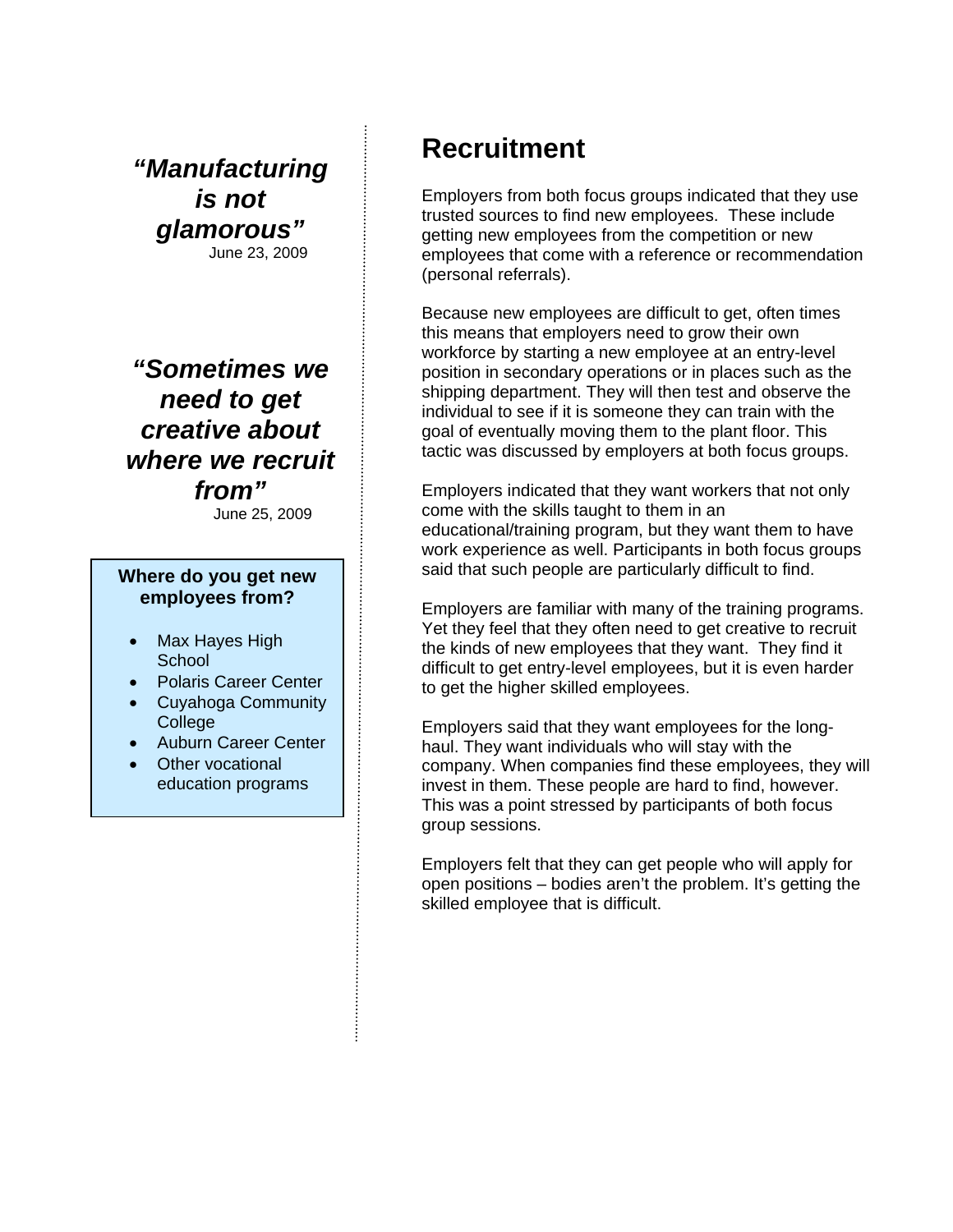*"Need to change the perceptions about manufacturing as a dirty business"*  June 25, 2009

*"Experienced workers are getting ready to retire, we need to find younger employees to fill their jobs"*  June 23, 2009

### **Additional Employer Comments:**

- Used to get employees from the NASA machining program, but that has since been discontinued.
- Very few companies will take people right out of high school/college or with no work experience.
- It's difficult to get good employees and getting young people in the door.
- Can't find people with existing skills so need to look for the aptitude to learn.
- Manufacturing is not sexy, people don't want to go into it as a career.
- Can't find people with existing skills.
- Employers could easily put out ads saying they are hiring and get hundreds of applicants, but aren't sure they would get the ones that would be right for the positions needed – skilled, good workers.
- Need to show the manufacturing plants to students and others so that they can come in and see that shops are air conditioned and clean – change the image of the hot, dirty shop.
- The best employees are those with basic skills and lots of ideas.
- Max Hayes High School has a great welding training program, but not enough students are in the program.
- Employers need to change their image of what a 'good' employee looks like. They might come to you with tattoos and large holes in their ears, but it doesn't mean they won't be a good worker.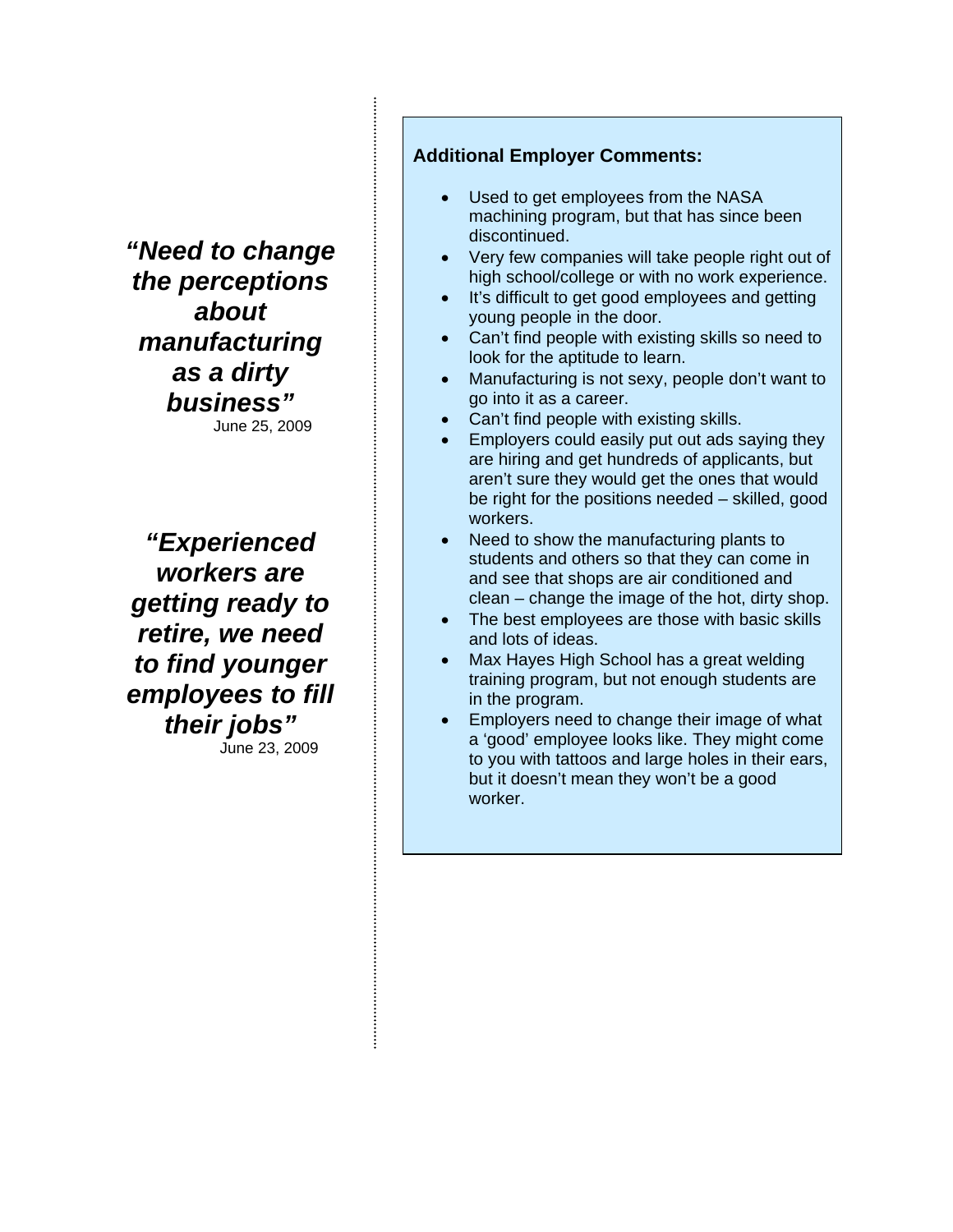### **A creative approach to recruiting new employees**

An employer at the second focus group session described how he tries to get new employees by going straight to the source – mothers. He said that he brings roses to local high schools to give to mothers of the students there. He felt that this shows them that his company is friendly and a good place for their sons and daughters to work, as well as being a good way to introduce his company to new people. He does this because he feels that parents – and in particular mothers – have a great deal of sway in what their children do.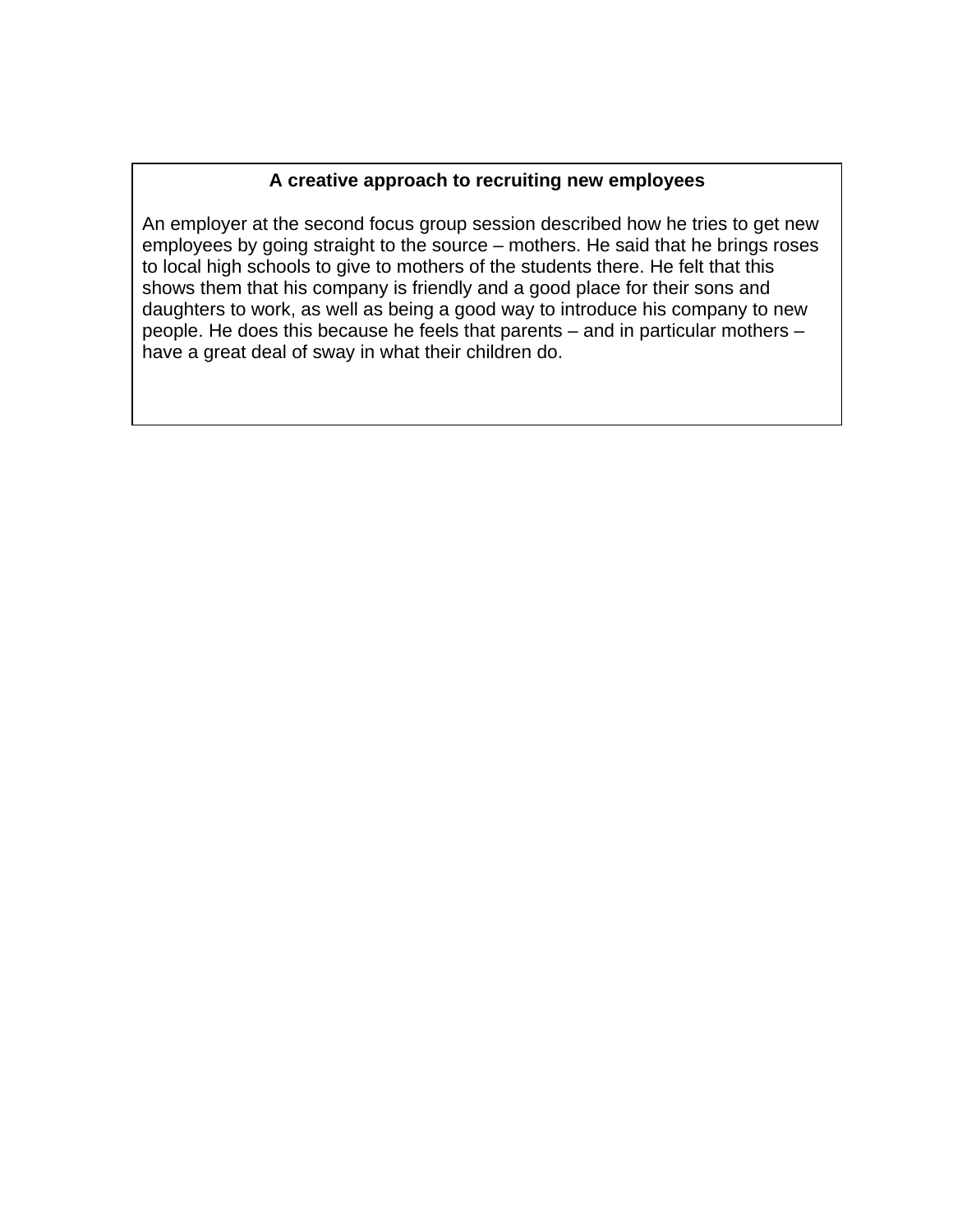*"Give employees the opportunity to recognize that they can learn"*  June 23, 2009

*"Foster an environment with employee feedback and input"* 

June 23, 2009

*"There is a need to up-skill certain employees"*  June 25, 2009

# **Training Pipeline and Pathways**

Employers from both focus group sessions indicated that they already utilize a variety of training programs for their incumbent employees. They prefer to have training programs on-site. While they do not necessarily push their employees to get degrees, they invest in an employee who has long-term potential.

Participants in the first focus group felt that one of the key ingredients to creating a high-skilled workforce, even within a specific company, is a management culture that allows employees to both grow and learn.

Not all of the employers cared about providing training programs that would give out a certificate or degree – they are not interested in the piece of paper. But they said that a program with a certificate or credential might get high schools and parents to recognize manufacturing as a legitimate choice for a career path for young people and go a long way in changing the perceptions of the industry. This was particularly true of employers from the second focus group session.

Participants in the second session stressed the importance of nationally recognized competencies and certification programs such as National Institute of Metalworking Skills (NIMS), the National Association of Manufacturers, Manufacturing Skill Standards Council (MSSC) and American Welding Society (AWS). Neighboring states have adopted these standards and Ohio has to move in the same direction.

#### **Existing training programs mentioned in both focus group sessions**

- Auburn Career Center
- Co-ops
- Cuyahoga Community College
- **ITS distance Learning**
- Max Hayes High School
- On-The-Job
- OTC (Outsource Training & Consulting)
- Other vocational education programs
- Polaris Career Center
- Tooling U
- WireNet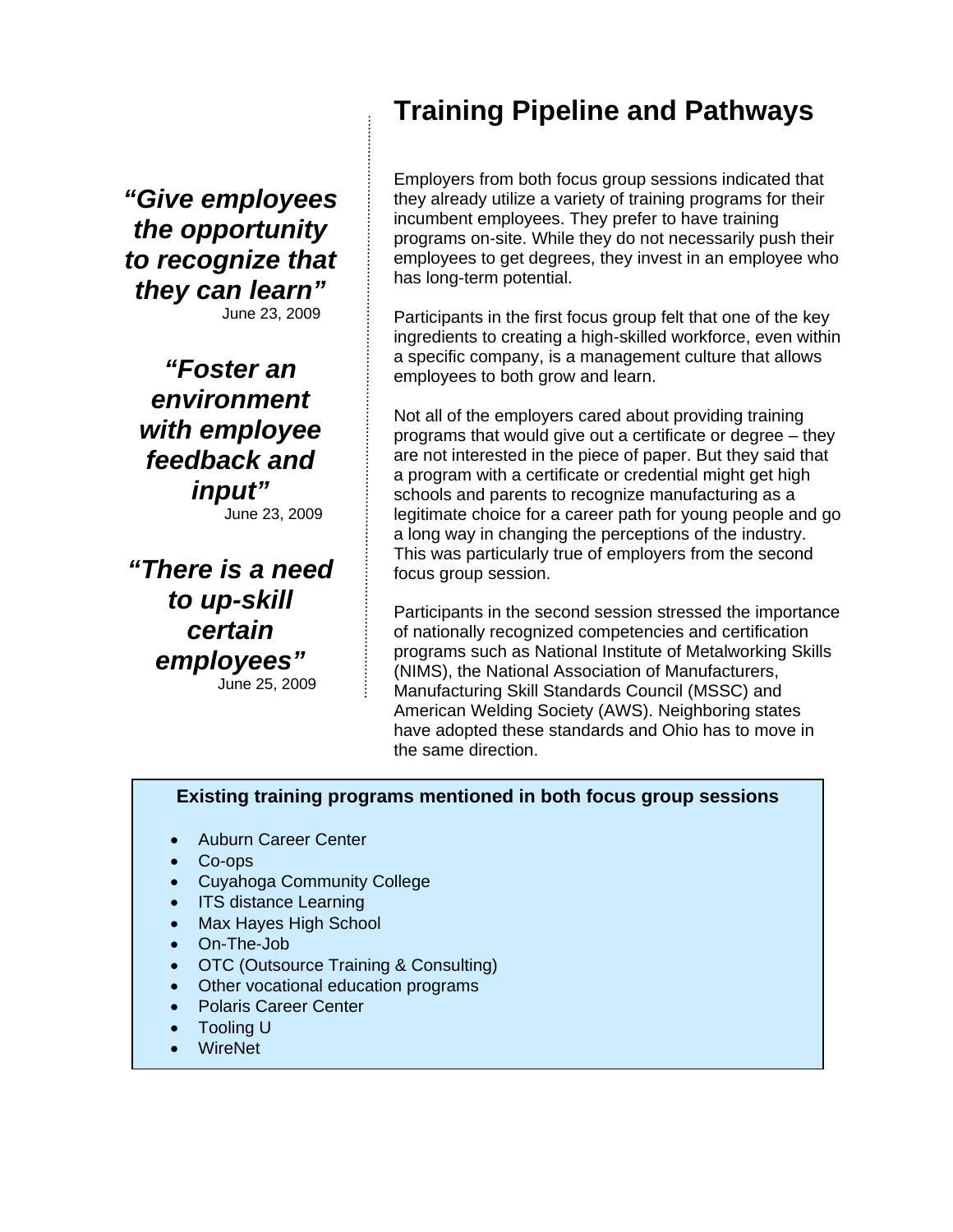### **Additional Employer Comments:**

- Employers must be in 'growth mode'.
- Lean-to-green training is important.
- Training is growing in importance.
- Employers need to foster an environment that values employee feedback and input.
- If they find long term employees, they will invest in them.
- Employers need to articulate expectations to employees. What are the conditions of employment. Clearly define them for the employee. Feel that often times the employee and employer have differing expectations.
- The pharmaceutical industry does not have any certifications, but they are moving in that direction.
- Can teach technical skills, but employees are missing the soft skills.
- Educational institutions are pushing for the stackable programs, but what employers really want is an effective employee – does that come out of a training program? Maybe.
- Employers would like to see some kind of training program for machinists.
- Employers prefer to use in-house training programs. Allows them quicker turn around in developing the curriculum and the flexibility to still have their employees physically at their facility.
- OTC and Tri-C have the capacity to provide an educator on-site.
- ITS provides on-the-job training and is tailored specifically to the equipment and facility.
- Apprenticeships will become more important especially with recent changes to the rules governing apprenticeships.
- Where is the place for the in-between employee? "CEU's don't cut it". One problem is how best to push them to an Associate Degree or Bachelor Degree.
- There is a need to "up-skill" (up grade the skills of) certain employees. This might mean training that provides them an 'in' towards a degree.
- Need strong connections to tech prep programs.
- Tooling U has a good on-line training program (ISO 1345, SOPS Technical Writing).
- Lakeland Community College has a great model in the bio-tech field. This could be a model for other fields.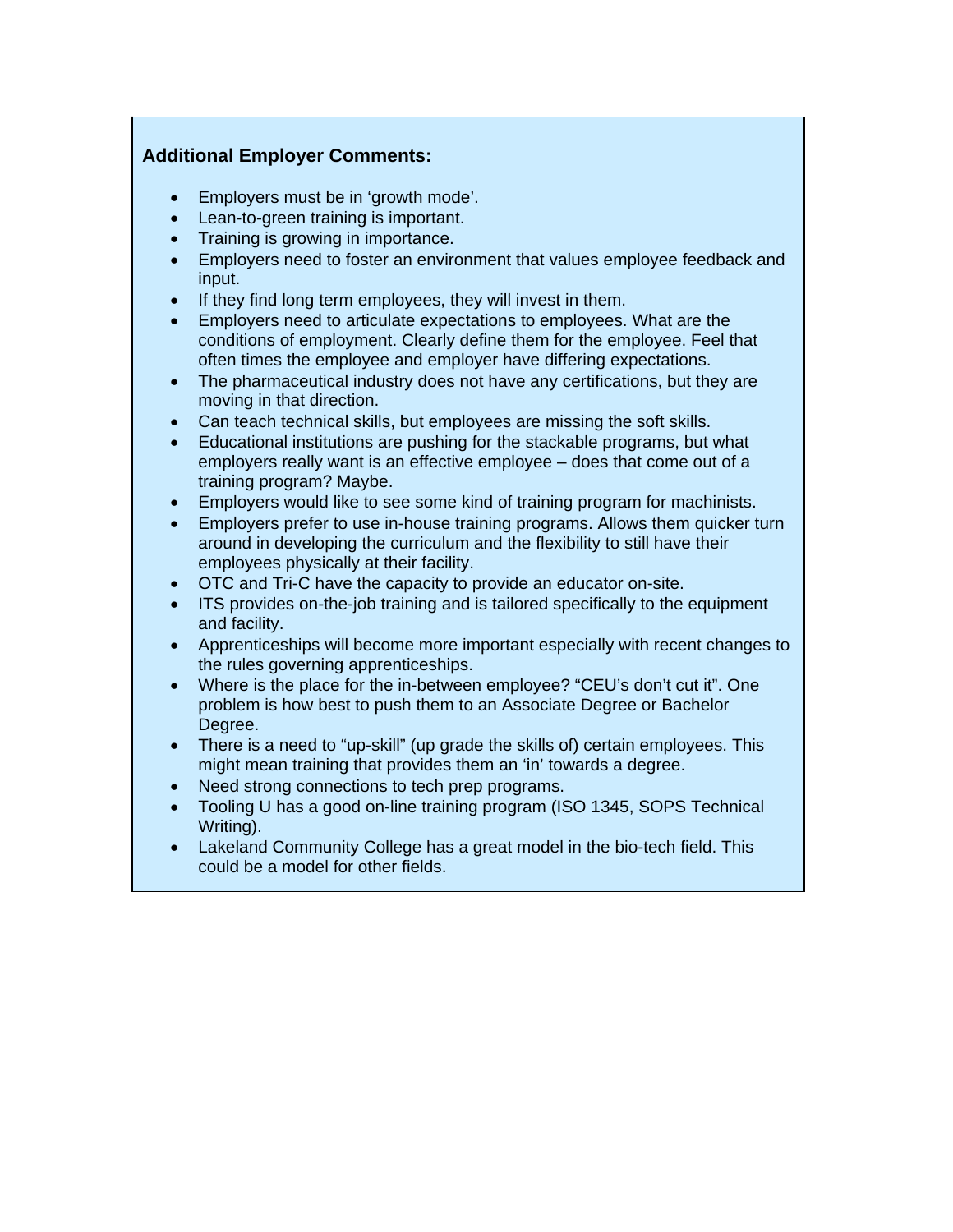## **An example of On-Site Training from Ford**

MWT, or Manufacturing Work Team Training has been a program in use at Ford for training its employees. This program is a four week, on-site, computer-based individualized training program.

The training provides employees an opportunity to upgrade skill sets for machining technicians, as well as other occupations in the plant on their own equipment. The plant works with Tri-C to administer this program.

#### **Next Steps:**

All focus group participants offered to take part in ongoing discussions. They requested follow-up feedback on the Ohio Skills Bank process and suggested that employers and the business community need to have regular, ongoing input into what the training and education programs will be doing.

### **Strengthening relationships between employers and training programs:**

- There has to be an element of hands-on training.
- Training needs to be specific to the company (equipment, facility, tools etc.) and specific to the company needs.
- Training programs need to help both the business and the profitability of the company.
- Want to get people to learn/understand from an early or young age that manufacturing can be a career path. Feel that people don't know or understand a lot about manufacturing today.
- Need to get to high school counselors and teachers.
- A good source of workers are those individuals coming out of the armed forces.
- Training programs should understand that employers want workers with both experience and skills.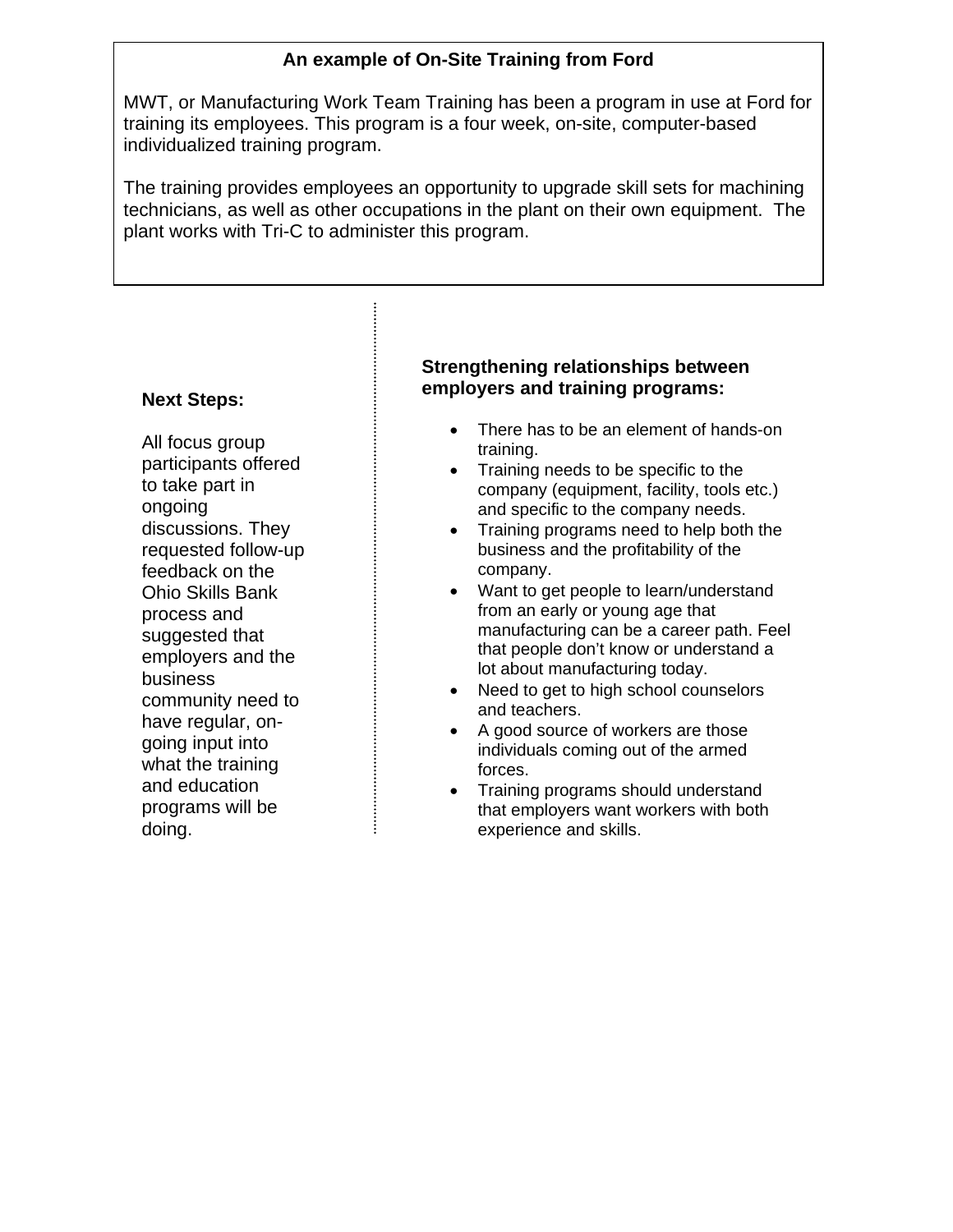# **Appendix 1:**

# **Focus Group Participants**

| <b>Name</b>            | <b>Title</b>                                             | Company                                                                 |
|------------------------|----------------------------------------------------------|-------------------------------------------------------------------------|
| <b>Bruce Broman</b>    | Director                                                 | Precision Metal Forming Education Foundation                            |
| Chris Callgen          | President                                                | Polymer Concepts, Inc.                                                  |
| <b>Russ Diemar</b>     | <b>Engineering Manager</b>                               | <b>Trust Technologies</b>                                               |
| Kevin Johnson          | President                                                | <b>Fischer Special Tooling</b>                                          |
| Jackie Knepley         | <b>Branch Manager</b>                                    | <b>Global Tech Recruiters</b>                                           |
| George Kohn            | <b>Employment Supervisor</b>                             | Lincoln Electric                                                        |
| Joanne Lakomski        | Human Resources Manager                                  | <b>Trust Miltronics</b>                                                 |
| John Nahornys          |                                                          | Employee Resource Coordinator Ford Motor Co. – Cleveland Engine Plant 1 |
| <b>Monica Priester</b> | Manager, Human Resources                                 | The Horseburgh & Scott Co.                                              |
| <b>Roger Sustar</b>    | President                                                | <b>Fredon Corporation</b>                                               |
| Rob Wise               | <b>Operations and Human Resources Melin Tool Company</b> |                                                                         |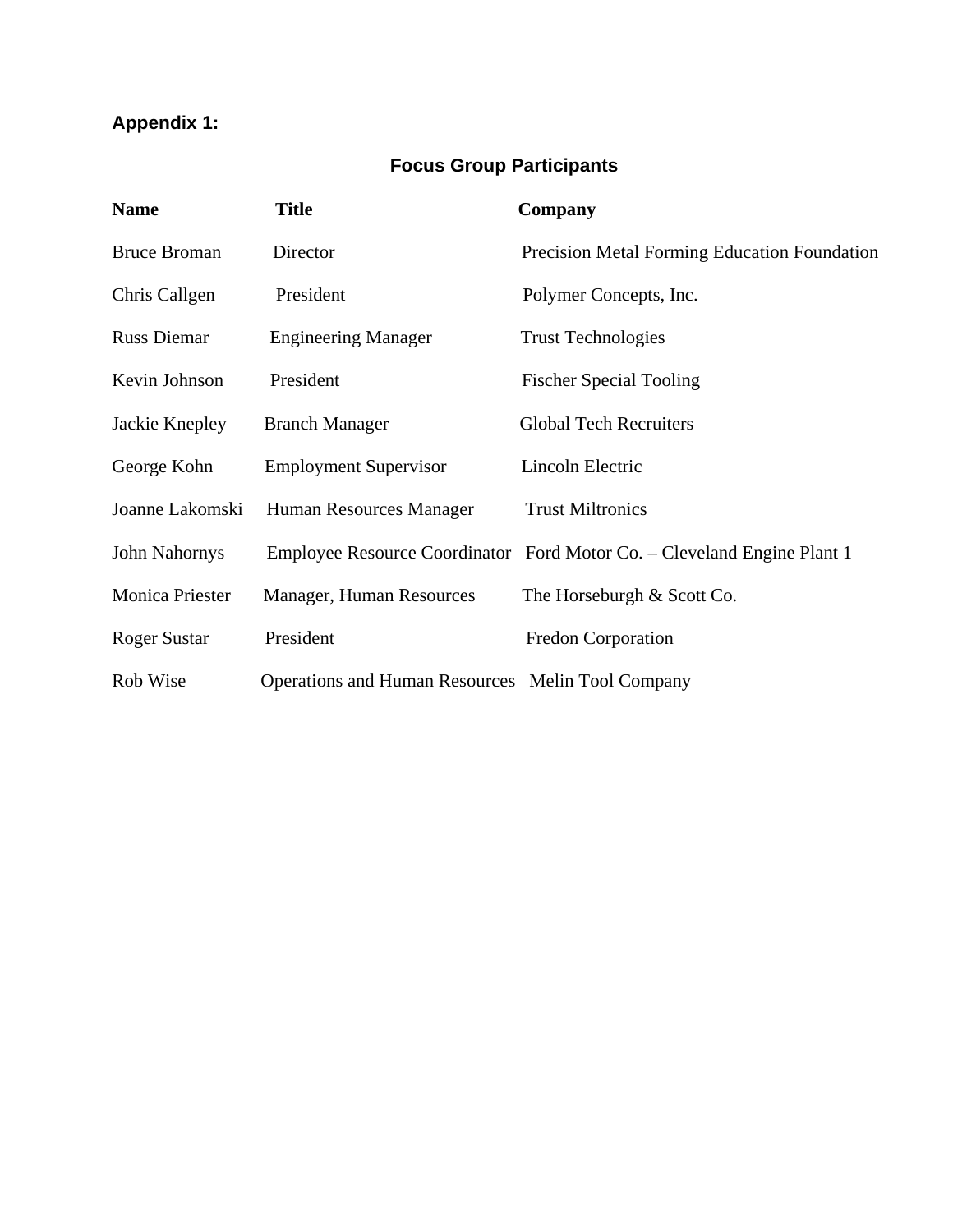## **Appendix 2:**

### **Employment and Wage Trends of Manufacturing Occupations in the Cleveland-Elyria PMSA High Demand Occupations List**

| Occupation title                                                                    | Category      |
|-------------------------------------------------------------------------------------|---------------|
| Employment and wages increased from 2001 to 2007                                    |               |
| <b>Stationary Engineers and Boiler Operators</b>                                    | High demand   |
| <b>Materials Engineers</b>                                                          | High demand   |
| Mixing and Blending Machine Setters, Operators, and Tenders                         | High demand   |
| Numerical Tool and Process Control Programmers                                      | High demand   |
| Industrial Engineering Technicians                                                  | High demand   |
| Employment increased and wages were flat from 2001 to 2007                          |               |
| Mechanical Engineers                                                                | Modest demand |
| Mechanical Engineering Technicians                                                  | Modest demand |
| Welding, Soldering, and Brazing Machine Setters, Operators, and Tenders             | Modest demand |
| Truck Drivers, Heavy and Tractor-Trailer                                            | Modest demand |
| Employment and wages were flat from 2001 to 2007                                    |               |
| Millwrights                                                                         | Modest demand |
| <b>Industrial Engineers</b>                                                         | Modest demand |
| <b>Industrial Machinery Mechanics</b>                                               | Modest demand |
| Machinists                                                                          | Modest demand |
| Employment declined and wages increased from 2001 to 2007                           |               |
| Drilling and Boring Machine Tool Setters, Operators, and Tenders, Metal and Plastic | Modest demand |
| Computer-Controlled Machine Tool Operators, Metal and Plastic                       | Modest demand |

Sources: 2001, 2004, and 2007 Occupational Employment Statistics (BLS) Note: All wages adjusted for inflation and in current dollars

Prepared by Professor Joel Elvery, Levin College of Urban Affairs, Cleveland State University